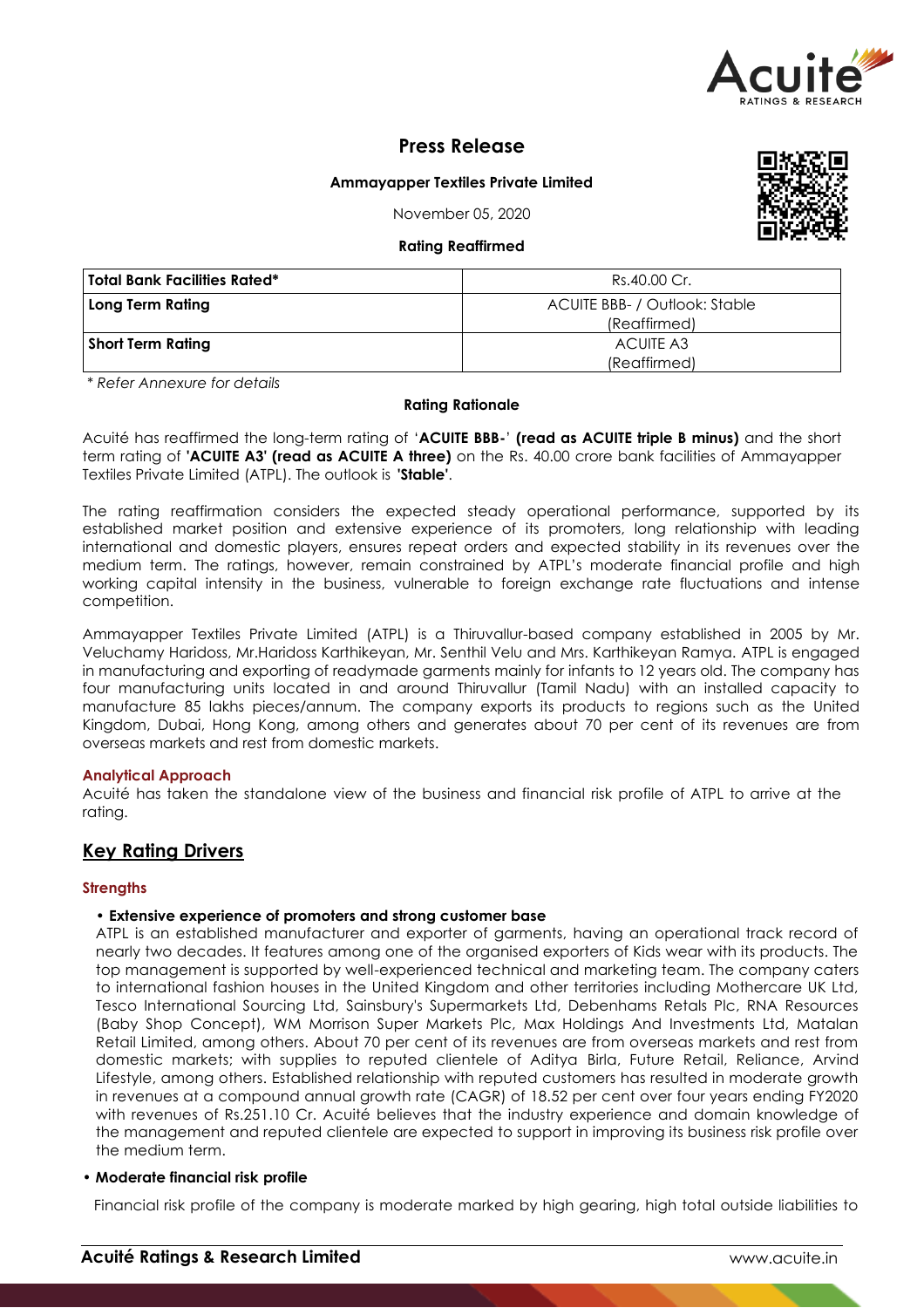

total net worth (TOL/TNW) as well as moderate debt protection metrics. Gearing is high at 2.96 times as on 31 March, 2020 (provisional) as against 2.84 times as on 31 March, 2019. TOL/TNW is high at 4.01 times as on 31 March, 2020 (provisional) as against 2.98times as on 31 March, 2019. Networth is moderate at Rs.30.08 Crore as on 31 March, 2020 (provisional) as against 27.08 crore as on as on 31 March, 2019. Debt protection metrics of interest coverage ratio and net cash accruals to total debt (NCA/TD) stood moderate at 2.27 times and 0.16 times respectively in FY2020 (provisional) vis-à-vis 2.63 times and 0.19 times respectively in FY2019. ATPL generated cash accruals of Rs.12-15 crore during last three years ended through FY2020 (provisional), while its maturing debt obligations are Rs.4-6 Cr during the same period. The cash accruals of the ATPL's are estimated to remain around Rs.12-15 crore during 2021-23, while its repayment obligations are estimated to be around Rs.5-7 crore over the same period. Acuité believes that with expected improvement in revenues and growth in profitability, the financial risk profile is expected to improve over the medium term on account of no significant capex plans over the medium term.

## **Weaknesses**

#### • **Moderate working capital operations**

ATPL's operations are moderately working capital intensive as reflected by Gross Current Assets (GCA) days at of 120-152 days over the past three fiscals ended through March 31, 2020 (provisional). This is mainly on accounts of the inventory holding period of 55-68 days and debtors' days of 39-74 days over the past three fiscals ended March 31, 2020 (provisional). On the other hand, the company gets less credit of around 73- 146 days from its suppliers during the past three fiscals ended through March 31, 2020 (provisional). Its bank lines are highly utilised at about 94 per cent over the past nine months through September 2020. Acuité believes that the operations of the ATPL to remain working capital intensive over the medium term.

#### • **Vulnerability to foreign exchange fluctuation and exposed to intense competition**

The apparel industry witnesses intense competition with the presence of many players in the domestic market and growing threat from China and other low-cost manufacturing locations like Bangladesh, Vietnam, Taiwan, Cambodia, etc. The entire fashion industry is vulnerable to changing trends, consumer tastes and economic cycles, especially in European countries. Further, it is an export-oriented company, its margins are exposed to fluctuations in foreign exchange rates; however, is mitigated to an extent by the hedging policy undertaken by the company.

#### **Liquidity Profile: Adequate**

ATPL's liquidity position remains adequate as reflected adequate net cash accruals to its maturing debt obligations and high utilisation of working capital limits. ATPL generated cash accruals of Rs.12-15 crore during the last three years ended through FY2020 (provisional), while its maturing debt obligations are Rs.4-6 Cr during the same period. The cash accruals of the ATPL's are estimated to remain around Rs.12-15 crore during 2021-23, while its repayment obligations are estimated to be around Rs.5-7 crore over the same period. However, liquidity is constrained by its working capital limits which are highly utilised at about 94 per cent for the last nine months through September 2020. The current ratio stood weak at 1.00 times March 31, 2020 (provisional). Acuité believes that though cash accruals are adequate, however, managing the working capital intensive operations is a key rating sensitivity factor amidst growing scale of operations.

#### **Rating Sensitivities**

- Significant improvement in scale of operations, while improving its profitability margins
- Any further large debt-funded capital expenditure, impacting the financial risk profile adversely.
- Stretch in the working capital cycle

## **Material covenants**

None

# **Outlook: Stable**

Acuité believes that ATPL will maintain a 'Stable' outlook in the medium term backed by its promoter's extensive experience and established relations with customers. The outlook may be revised to 'Positive' in case of a significant improvement in its revenues while maintaining the profitability and capital structure. Conversely, the outlook may be revised to 'Negative' if there is any steep decline in the company's revenue or profitability or further deterioration in the working capital cycle, or leading to further weakening of its current ratio, or any significant debt-funded capital expenditure leading to the deterioration of its financial risk profile and liquidity.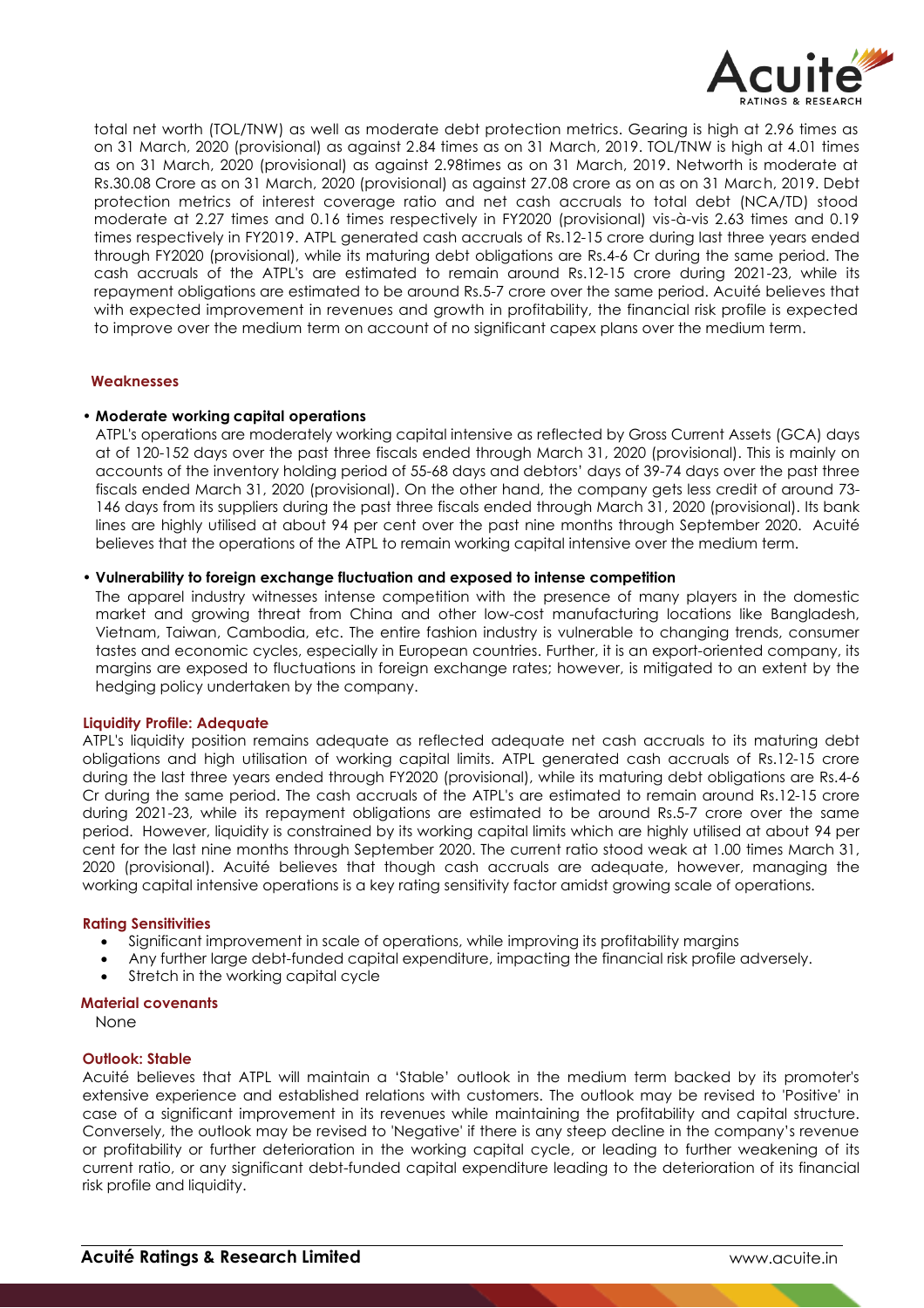

## **About the Rated Entity - Key Financials**

|                               | Unit    | FY20 (Provisional) | FY19 (Actual) |
|-------------------------------|---------|--------------------|---------------|
| Operating Income              | Rs. Cr. | 251.10             | 229.01        |
| <b>PAT</b>                    | Rs. Cr. | 3.00               | 4.59          |
| PAT Margin                    | (%)     | .20                | 2.00          |
| Total Debt/Tangible Net Worth | Times   | 2.96               | 2.84          |
| <b>PBDIT/Interest</b>         | Times   | 2.27               | 2.63          |

**Status of non-cooperation with previous CRA (if applicable)** None

## **Any other information**

None

### **Applicable Criteria**

- Default Recognition https://www.acuite.in/view-rating-criteria-52.htm
- Manufacturing Entities https://www.acuite.in/view-rating-criteria-59.htm
- Financial Ratios And Adjustments https://www.acuite.in/view-rating-criteria-53.htm

# **Note on complexity levels of the rated instrument**

https://www.acuite.in/view-rating-criteria-55.htm

## **Rating History (Upto last three years)**

| Date               | Name of Instrument /<br><b>Facilities</b> | Term              | Amount (Rs. Cr) | <b>Ratings/Outlook</b>                  |
|--------------------|-------------------------------------------|-------------------|-----------------|-----------------------------------------|
| 20-August-<br>2019 | Cash Credit                               | Long Term         | 1.65            | <b>ACUITE BBB-/Stable</b><br>(Assigned) |
|                    | <b>Proposed Cash Credit</b>               | Long Term         | 4.50            | <b>ACUITE BBB-/Stable</b><br>(Assigned) |
|                    | PC/PCFC                                   | Short Term        | 8.35            | ACUITE A3 (Assigned)                    |
|                    | FBN/FBP/FBD/PSFC/FBE                      | Short Term        | 8.00            | ACUITE A3 (Assigned)                    |
|                    | Term loans                                | Long Term         | 3.15            | <b>ACUITE BBB-/Stable</b><br>(Assigned) |
|                    | Proposed Bills<br>Discounting             | Short Term        | 7.50            | ACUITE A3 (Assigned)                    |
|                    | Proposed Bank<br>Facility                 | Long Term         | 3.00            | <b>ACUITE BBB-/Stable</b><br>(Assigned) |
|                    | Letter of credit                          | <b>Short Term</b> | 3.50            | ACUITE A3 (Assigned)                    |
|                    | Bank guarantee                            | Short Term        | 0.35            | ACUITE A3 (Assigned)                    |